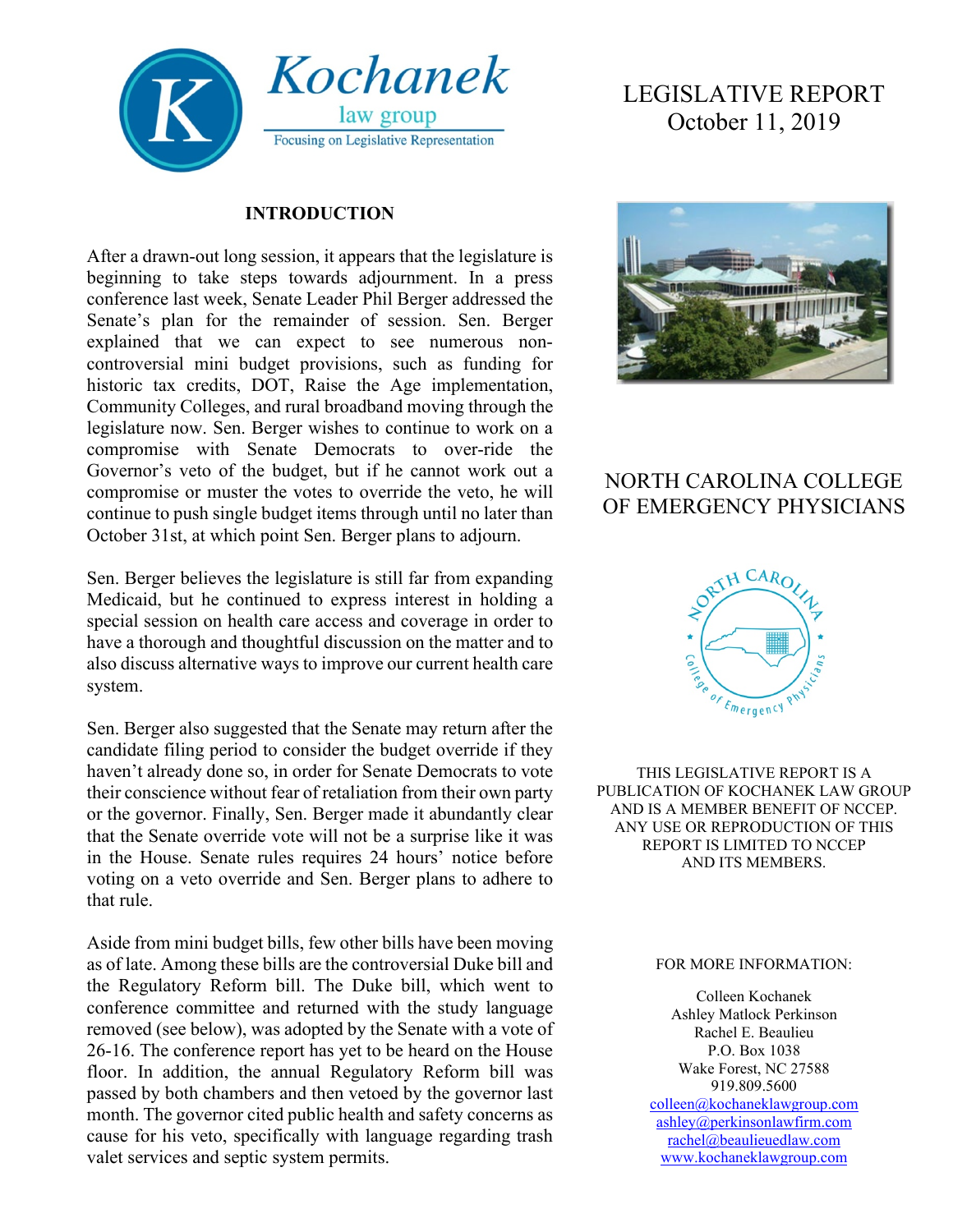On Wednesday, Speaker Moore announced that the House will not be holding any votes next week, and the Senate has followed suit. The next working session is expected the week of October  $21<sup>st</sup>$ where we expect some additional mini-budgets and a wrap up of the session.

## **BILL UPDATES**

The House and Senate have filed several "mini-budgets" that contain specific funding provisions from the larger State budget. These include:

- HOUSE BILL 100, DOT Budget for 2019-2021 Biennium, provides funds to the Department of Transportation.
- HOUSE BILL 387, Growing G.R.E.A.T., enacts various changes to the Growing Rural Economies with Access to Technology (GREAT) program which provides grants for expansion of broadband access in rural areas of the State.
- HOUSE BILL 1001, Raise the Age Funding, provides funds to the Administrative Office of the Courts, the Office of Indigent Defense Services, and the Department of Public Safety to cover costs associated with increased staff and other additional resources needed to implement the Raise the Age legislation.
- SENATE BILL 61, Community Colleges Budget/2019-2021 Biennium, provides funding for the North Carolina Community College System.

## **These bills were approved by the House and Senate and have been sent to the Governor for his signature.**

SENATE BILL 250, Remove Foreign Citizens from Voting Rolls, was amended in the House Rules Committee by: (1) adding United States citizenship to the qualifications of prospective jurors; and (2) requiring all applications for excuses from jury duty to allow prospective jurors to specify the reason for excusal based on disqualification, including lack of United States citizenship. **The bill as amended was approved by the House Rules Committee and the full House; however, the Senate did not agree with the changes by the House and a conference committee will be appointed to work out the differences between the versions of the bill.**

SENATE BILL 559, Storm Securitization/Alt. Rates, is the bill being pushed by Duke Energy that was amended as a conference report and makes the following changes to the fourth edition:

- eliminates all provisions of Part II, which required the Utilities Commission to study the advisability of authorizing certain alternative methods to fixing rates; and
- enacts prior language that was removed earlier (the language was in the fourth edition before the House replaced it with the study language) and authorizes the Commission to approve multiyear rate plans, banding of authorized terms, or a combination thereof, upon application by an electric public utility.

## **The Conference Report was adopted by the Senate. If the House also approves the Conference Report, the bill would be sent to the Governor, who is expected to veto it.**

SENATE BILL 690, Modifications to 2019 Appointments Bill, was amended in the House Rules Committee to appoint the following persons upon the recommendation of the President Pro Tem and the Speaker of the House:

- Effective January 1, 2020, James Gussler, Jr., of Caswell County is appointed to the North Carolina Emergency Medical Services Advisory Council for a term expiring on December 31, 2023;
- Effective January 1, 2020, Dr. Lawrence R. Nycum of Forsyth County, Dr. Costa Andreou of Gaston County, and James A. "Adam" Sholar of Wake County are appointed to the